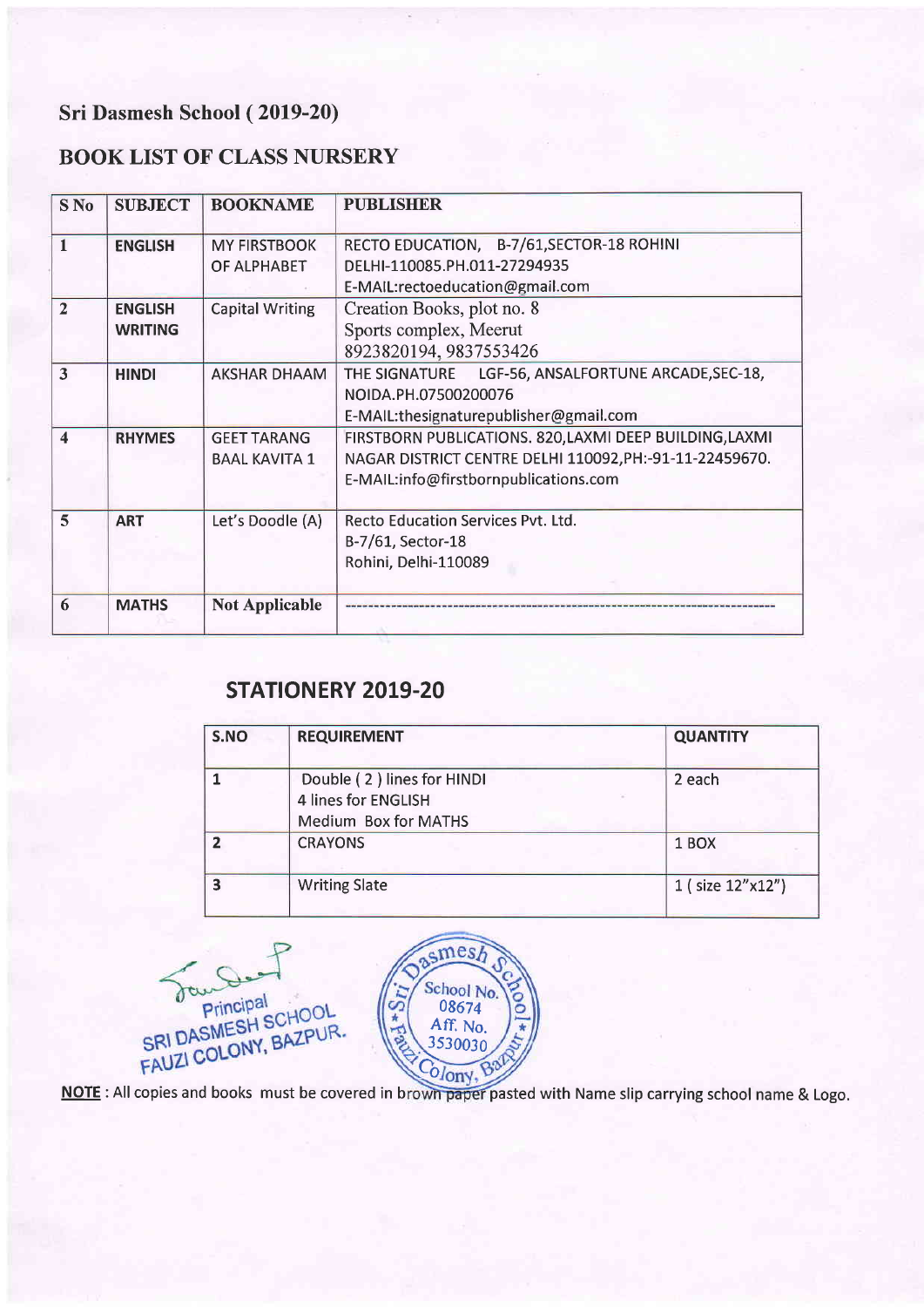#### Sri Dasmesh BOOK LIST School (2019-20) OF CLASS LKG

|                         | <b>SESSION 2019-20</b>           |                                                         |                                                                                                                                                                |  |
|-------------------------|----------------------------------|---------------------------------------------------------|----------------------------------------------------------------------------------------------------------------------------------------------------------------|--|
| S <sub>No</sub>         | <b>SUBJECT</b>                   | <b>BOOKNAME</b>                                         | <b>PUBLISHER</b>                                                                                                                                               |  |
| $\mathbf{1}$            | <b>ENGLISH</b>                   | <b>English Valley, Main</b><br><b>Course Book - LKG</b> | HALLMARK INDIA.MOHKAMPUR INDUSTRIAL<br>COMPLEX, PHASE-2 DELHI ROAD,<br>MEERUT.TELEFAX:0121-2400143,2400151.<br>E-MAIL:hallmark india07@yahoo.co.uk             |  |
| $\overline{2}$          | <b>ENGLISH</b><br><b>WRITING</b> | <b>CAPITAL &amp; SMALL</b><br><b>LETTERS</b>            | <b>Blackwell Publication</b><br>J-58 A/4, Laxmi Nagar, New Delhi-110092<br>Mobile no. 9410030630                                                               |  |
| $\overline{\mathbf{3}}$ | <b>CONVERSATION</b>              | PICTURE DICTIONARY                                      | SV PUBLICATION UTTAM NAGAR WEST, NEW<br>DELHI PH:91-7860717786<br>EMAIL:info@svpublications.co.in                                                              |  |
| $\overline{4}$          | <b>HINDI</b>                     | <b>SHABD MALA</b>                                       | Creation Books, plot no. 8<br>Sports complex, Meerut<br>8923820194, 9837553426                                                                                 |  |
| 5                       | <b>HINDI WRITING</b>             | <b>AKSHAR SULEKH</b>                                    | Creation Books, plot no. 8<br>Sports complex, Meerut<br>8923820194, 9837553426                                                                                 |  |
| $6\overline{6}$         | <b>MATHS</b>                     | <b>NUMBER BOOK LEARN</b><br>$1 - 100$                   | FIRSTBORN PUBLICATIONS. 820, LAXMI DEEP<br>BUILDING, LAXMI NAGAR DISTRICT CENTRE<br>DELHI 110092, PH:-91-11-22459670.<br>E-MAIL:info@firstbornpublications.com |  |
| $\overline{7}$          | <b>ART</b>                       | Let's Doodle (B)                                        | Recto Education Services Pvt. Ltd.<br>B-7/61, Sector-18<br>Rohini, Delhi-110089                                                                                |  |
| $\overline{\mathbf{8}}$ | <b>RHYMES</b>                    | <b>GEET TARANG BAAL</b><br><b>KAVITA2</b>               | FIRSTBORN PUBLICATIONS. 820, LAXMI DEEP<br>BUILDING, LAXMI NAGAR DISTRICT CENTRE<br>DELHI 110092, PH:-91-11-22459670.<br>E-MAIL:info@firstbornpublications.com |  |

### STATIONERY 2019-20

| S.NO | <b>REQUIREMENT</b>                              | <b>QUANTITY</b> |
|------|-------------------------------------------------|-----------------|
|      | Double (2) lines for HINDI                      |                 |
|      | 4 lines for ENGLISH                             | 2 each          |
|      | <b>Medium Box for MATHS</b>                     |                 |
|      | <b>3-IN-ONE NOTE BOOK</b>                       | 1 only          |
| ર    | DRAWING BOOK (25 pages) CRAYONS & Plastic Ruler | 1 each          |

 $\text{smes}_h$ San Deal School No.<br> $08674$ <br>Aff. No. SRI DASMESH SCHOOL SRI DASMESH SCHOR. (1994) 3530030<br>NOTEANT COLONY, BAZPUR. COLONY, BAZPUR.<br>NOTEANT Copies and books must be covered in brown paper pasted with Name slip carrying school name & Logo. 3530030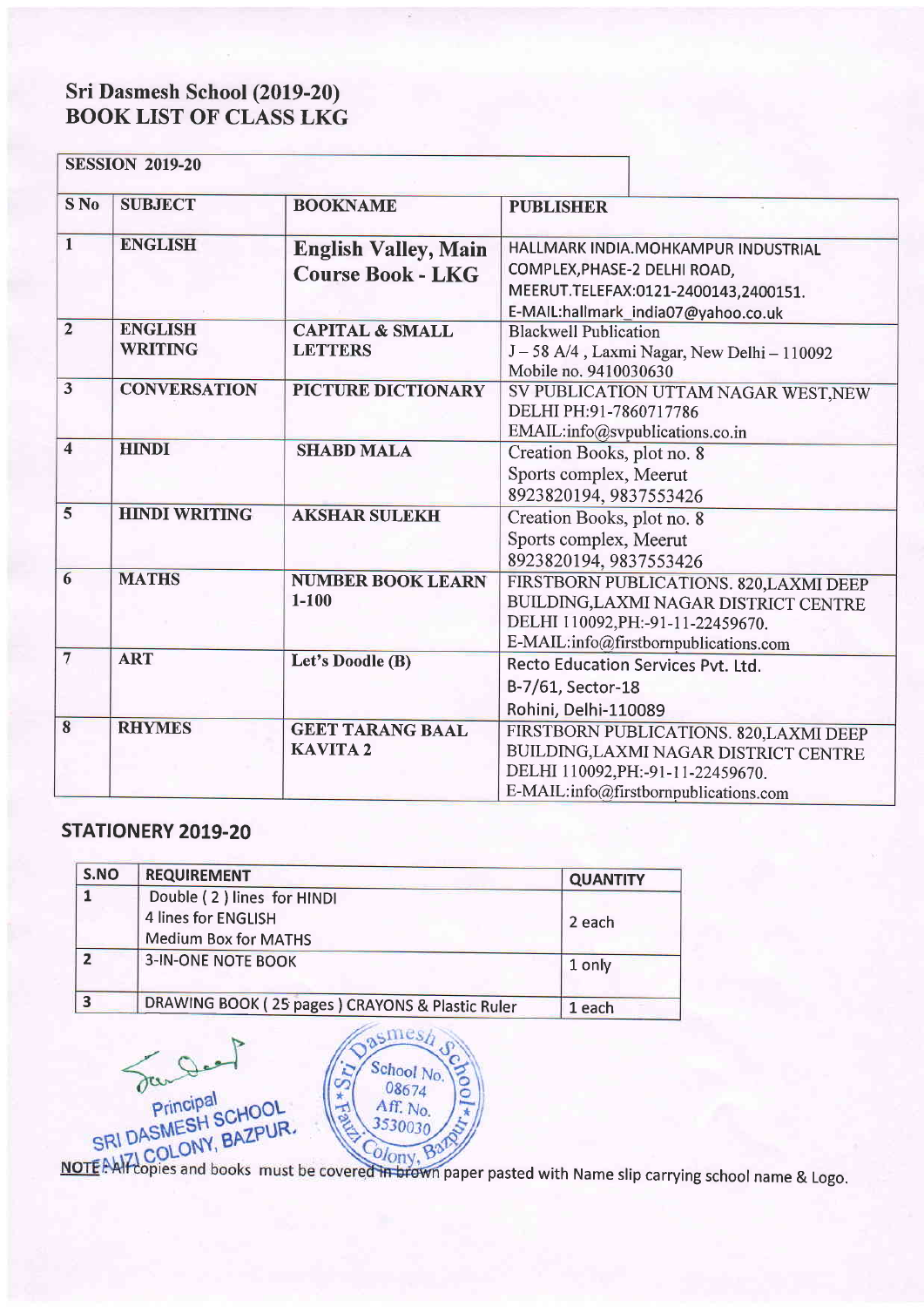## Sri Dasmesh School (2019-20) BOOK LIST OF CLASS UKG

| $S$ No                  | <b>SUBJECT</b>         | <b>BOOKNAME</b>         | <b>PUBLISHER</b>                                      |
|-------------------------|------------------------|-------------------------|-------------------------------------------------------|
|                         |                        |                         |                                                       |
| $\mathbf{I}$            | <b>ENGLISH</b>         | <b>ENG.VALLEY MAIN</b>  | HALLMARK INDIA.MOHKAMPUR INDUSTRIAL                   |
|                         |                        | <b>COURSE BOOK-UKG</b>  | COMPLEX, PHASE-2 DELHI ROAD, MEERUT. TELEFAX:0121-    |
|                         |                        |                         | 2400143,2400151.                                      |
|                         |                        |                         | E-MAIL:hallmark_india07@yahoo.co.uk                   |
| $\overline{2}$          | <b>ENGLISH WRITING</b> | <b>ACTIVE ENGLISH</b>   | Learning Tree                                         |
|                         |                        | <b>PRIMER</b> (6-7)     | E-Mail : learning treeasia@gmail.com                  |
|                         |                        | years                   | Sales enquiry: INDIA (7500887440)                     |
| $\overline{\mathbf{3}}$ | <b>HINDI</b>           | <b>SWAR GYAN</b>        | RECTO EDUCATION.B-7/61 SECTOR 18 ROHINI, DELHI-110085 |
|                         |                        |                         | PH.011-27294935                                       |
|                         |                        |                         | E.MAIL:rectoeducation@gmail.com                       |
| $\overline{\mathbf{4}}$ | <b>MATHS</b>           | <b>ENGAGING</b>         | FIRST BORN PUBLICATIONS.820, LAXMI DEEP               |
|                         |                        | <b>MATHEMATIC (B)</b>   | BUILDING, LAXMI NAGAR DISTRICT CENTRE DELHI 110092    |
|                         |                        |                         | PH:91-11-22459670                                     |
|                         |                        |                         | E-MAIL:info@firstbornpublications.com                 |
|                         |                        |                         | www.firstbornpublications.com                         |
| $\overline{5}$          | <b>HINDI WRITING</b>   | <b>SWAR SULEKH</b>      | RECTO EDUCATION.B-7/61 SECTOR 18 ROHINI, DELHI-110085 |
|                         |                        |                         | PH.011-27294935                                       |
|                         |                        |                         | E.MAIL:rectoeducation@gmail.com                       |
| 6                       | <b>ART</b>             | Let's Doodle (C)        | Recto Education Services Pvt. Ltd.                    |
|                         |                        |                         | B-7/61, Sector-18                                     |
|                         |                        |                         | Rohini, Delhi-110089                                  |
| $\overline{7}$          | <b>RHYMES</b>          | <b>GEET TARANG BAAL</b> | FIRSTBORN PUBLICATIONS. 820, LAXMI DEEP               |
|                         |                        | KAVITA (3)              | BUILDING, LAXMI NAGAR DISTRICT CENTRE DELHI           |
|                         |                        |                         | 110092, PH: - 91 - 11 - 22459670.                     |
|                         |                        |                         | E-MAIL:info@firstbornpublications.com                 |

### STATIONERY 2019.20

| S.NO | <b>REQUIREMENT</b>                                                               | <b>QUANTITY</b> |
|------|----------------------------------------------------------------------------------|-----------------|
|      | Double (2) lines for HINDI<br>4 lines for ENGLISH<br><b>Medium Box for MATHS</b> | 3 each          |
|      | <b>3-IN-ONE NOTE BOOK</b>                                                        | 1 only          |
| ર    | DRAWING BOOK (25 pages) CRAYONS & Plastic Ruler                                  | 1 each          |

 $smesh$ Star Des-School No. 08674 Aff. No. 3530030 Colony.

NOTE : All copies and books must be covered in brown paper pasted with Name slip carrying school name & Logo.